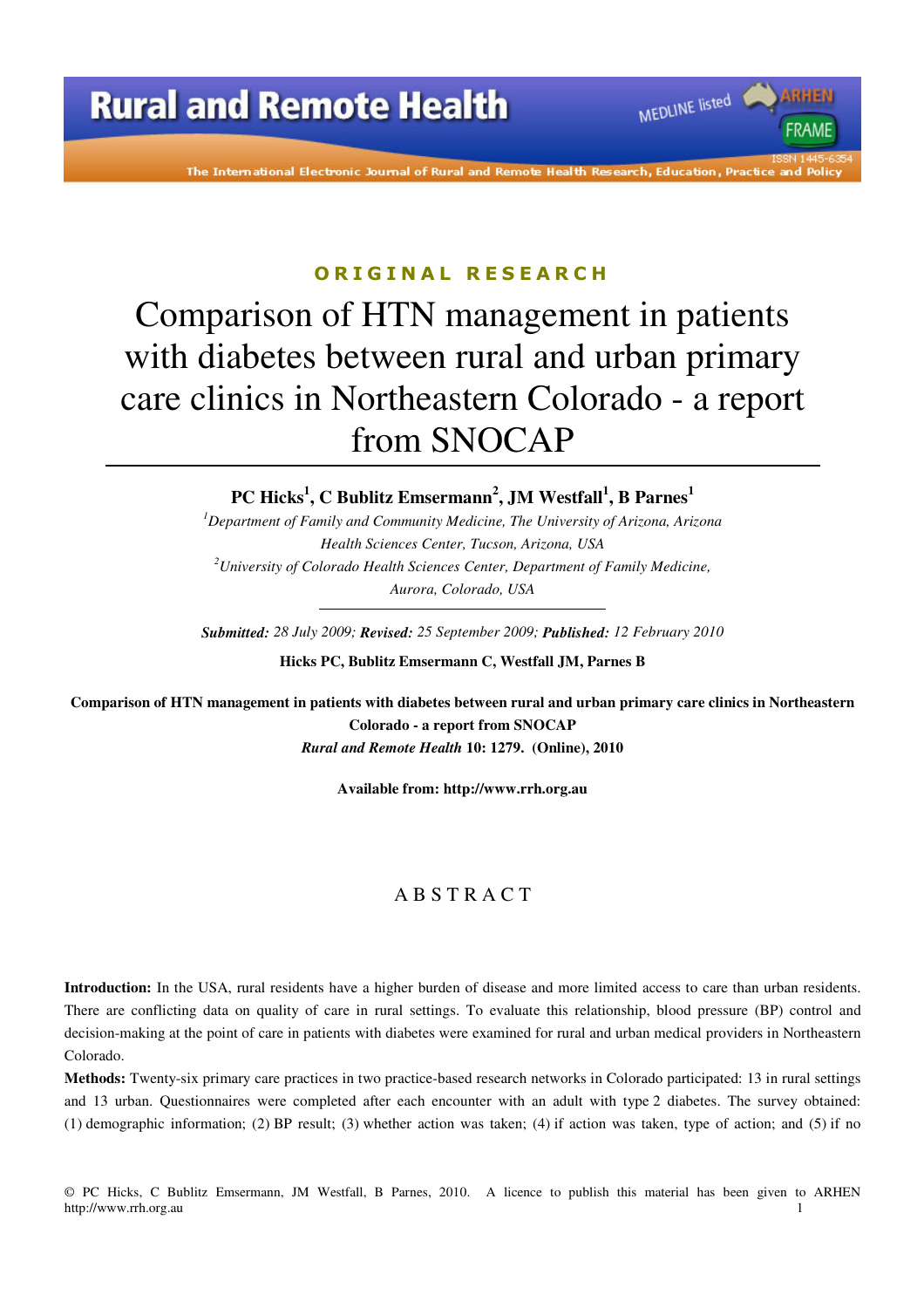The International Electronic Journal of Rural and Remote Health Research, Education Practice and Policy

action, what reasons were given for this inaction. Bivariate and multivariate analyses were performed to identify predictors of action.

**Results:** In total, 778 surveys were completed. Mean BP was 130/74 (±18.8/12.0) with BP in rural residents being slightly lower than for urban residents. Rural residents were more likely to be non-Hispanic white, on Medicare, on multiple medications, and less likely to be on Medicaid. Sixty-five percent of urban patients exceeded BP goals, as did 58% of rural patients. Action rates for those with elevated BP in rural areas were not significantly different than those in urban areas (OR  $0.75$  [ $0.45$ -1.25]  $p = 0.27$ ). The reasons for inaction were similar.

**Conclusions:** In this study of patients with diabetes, quality of care for elevated BP was similar in rural and urban areas.

**Key words:** diabetes, health disparities, quality of care, USA.

## Introduction

Despite the potential lifestyle benefits of living in rural areas, rural inhabitants in the USA are at a distinct disadvantage for many health indicators. Motor vehicle accidents result in death and serious injury at rates disproportionate to their occurrence compared with urban settings (60% vs 48%) with two-thirds of deaths occurring on rural roads compared with only one-third of accidents occurring there<sup>1</sup>. Rural nonmotor vehicle injuries leading to death occur at nearly twice the urban rate, despite the common perception of increased gun violence in urban settings; the opposite is true, albeit this is less gang related $2,3$ .

Rural residents are also at higher risk for major diseases, considering both burden of disease and the severity of their complications<sup>4</sup>. Hypertension affects 27% more US rural compared with urban residents (128.8 vs 101.3 per 1000 individuals) with the attendant increased relative risk of stroke and cerebrovascular disease at 1.45 higher compared with urban residents<sup>1</sup>. For myocardial infarction, there is a decrease in compliance with recommended therapies in rural areas<sup>5</sup> and an increased overall mortality independent of confounders<sup>6</sup>. (There is controversy about the latter statement, however, with evidence suggesting selection bias and poor internal controls to eliminate double counting<sup>7,8</sup>). Finally, retrospective chart review of rural patients in Alabama and Montana showed worse control of diabetes and

its associated cardiovascular endpoints compared with nonrural patients and national averages<sup>9,10</sup>, but this was not reproduced among American Indian populations in New  $Mexico<sup>11</sup>$ .

There are several established confounders for these findings. Rural residents in the USA tend to be older, of lower socioeconomic status (SES), and without access to the services found in urban areas. For example, according to the National Rural Health Association, 18% of rural residents are aged 65 years or older, compared with 15% of non-rural residents. More are covered by Medicare (the governmentprovided health insurance for individuals aged 65 and older) and fewer covered by private insurance. The per capita income is US\$7,417 lower in rural areas, with more rural residents living below the federal poverty level and a nearly 24% of rural children living in poverty. There are almost 2.4 times the number of Health Professional Shortage Areas in rural areas, and rural residents are 4 times as likely to lack mental health care. All of this leads to a generally sicker population, as evidenced by self-reports of health status<sup>12</sup> and overall death rates for both men and women being 33% higher<sup>3</sup>.

Other factors that may contribute to the rural–urban disparity include a lack of specialist availability, the distance of residents from more specialized centers and even from their regular sources of care, and a lower volume of certain diagnoses or procedures for hospitals and clinicians, thereby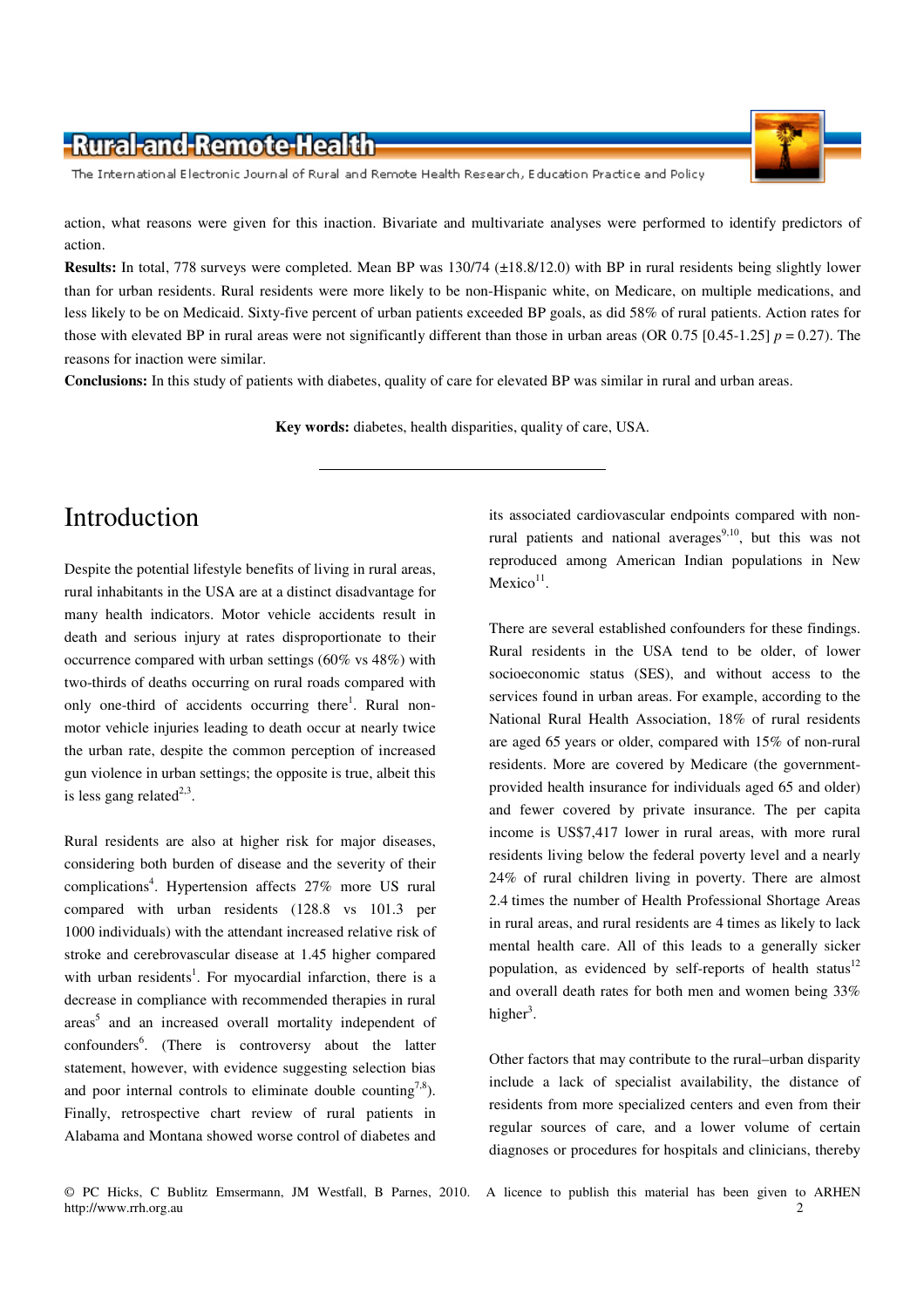The International Electronic Journal of Rural and Remote Health Research, Education Practice and Policy

potentially increasing the complication rates for those patients, although this latter has been debated $13-15$ .

In the common presentation of patients with both diabetes and hypertension, however, the burden of disease in both rural and urban settings is high, the consequences of poor control are multiple and severe, and control is frequently suboptimal in almost every setting<sup>16,17</sup>. In re-examining the data of a study by the present authors that examined pointof-care provider blood pressure (BP) decision-making in patients with diabetes<sup>18</sup>, the authors wished to specifically examine rural–urban differences. The intention was to establish: (i) whether rural residents with diabetes who presented for care were more likely to have poorly controlled hypertension; (ii) for those with elevated BP, whether there is a difference in the rate of change in therapy by their healthcare provider; (iii) the frequency of providers listing 'BP at or near goal' as the reason for inaction in those patients; and (iv) what patient and provider factors predicted action taken to control BP in patients with elevated BPs. As a secondary analysis, the care provided in a further subset of the underserved was evaluated. In the USA, community health centers (CHCs) are safety-net providers of care to the uninsured and underserved within their communities. In this analysis rates of change in therapy for patients with elevated BP for patients cared for at CHCs were compared with patients at non-CHCs.

Two Colorado practice-based research networks participated in the study: the High Plains Research Network (consisting of 27 rural and frontier primary care practices throughout Northeastern Colorado) and the Colorado Research Network (32 mostly urban and underserved primary care practices). A total of 26 practices participated in those two settings: 13 in rural areas and 13 urban. Of the rural sites, 4 were CHCs and 9 were not. Of urban sites, 5 were CHCs and 8 were not.

#### *Ethics approval*

The initial study received approval from the Colorado Multiple Institutional Review Board and other ethics committees overseeing participating sites. Because this is a secondary analysis of that dataset, further ethics approval was not required.

## Methods

A brief questionnaire was completed by the provider after each encounter with a non-pregnant adult with a diagnosis of type 2 diabetes. Surveys were completed over a 2–4 week period between June 2003 and May 2004. Survey information included: (i) demographic and other data on the provider and patient; (ii) the BP reading at the visit;  $(iii)$  action taken on the BP;  $(iv)$  type of action if action was taken (medications and/or lifestyle changes); and (v) reasons given by the provider for inaction if no action was taken (multiple reasons could be selected). If more than one BP reading was taken or used in the decision-making process, the provider was asked to circle the BP result that led to the decision. All surveys were de-identified for analysis. The survey was developed by the modified Delphi technique and piloted for clarity and time of administration in selected practices within the network. 'Rural' was defined as a community of fewer than 25 000 residents at least 32 km (20 miles) from a major metropolitan area.

#### *Statistical analysis*

**Bivariate Analysis:** Bivariate analyses were used to describe the patient population in terms of diabetic patients seeking care from rural practices and those seeking care from urban practices. Patient demographic characteristics and socioeconomic status were considered in the analyses. Insurance status was used as a surrogate for income, combining Medicaid and discounted ('low income') versus all other payer sources ('all other income'). Medicaid refers to the government sponsored health insurance for adults under 60% of the federal poverty levels (or a monthly income of \$542) and dependent children, those who are disabled, or those aged 65 or older with a monthly income of

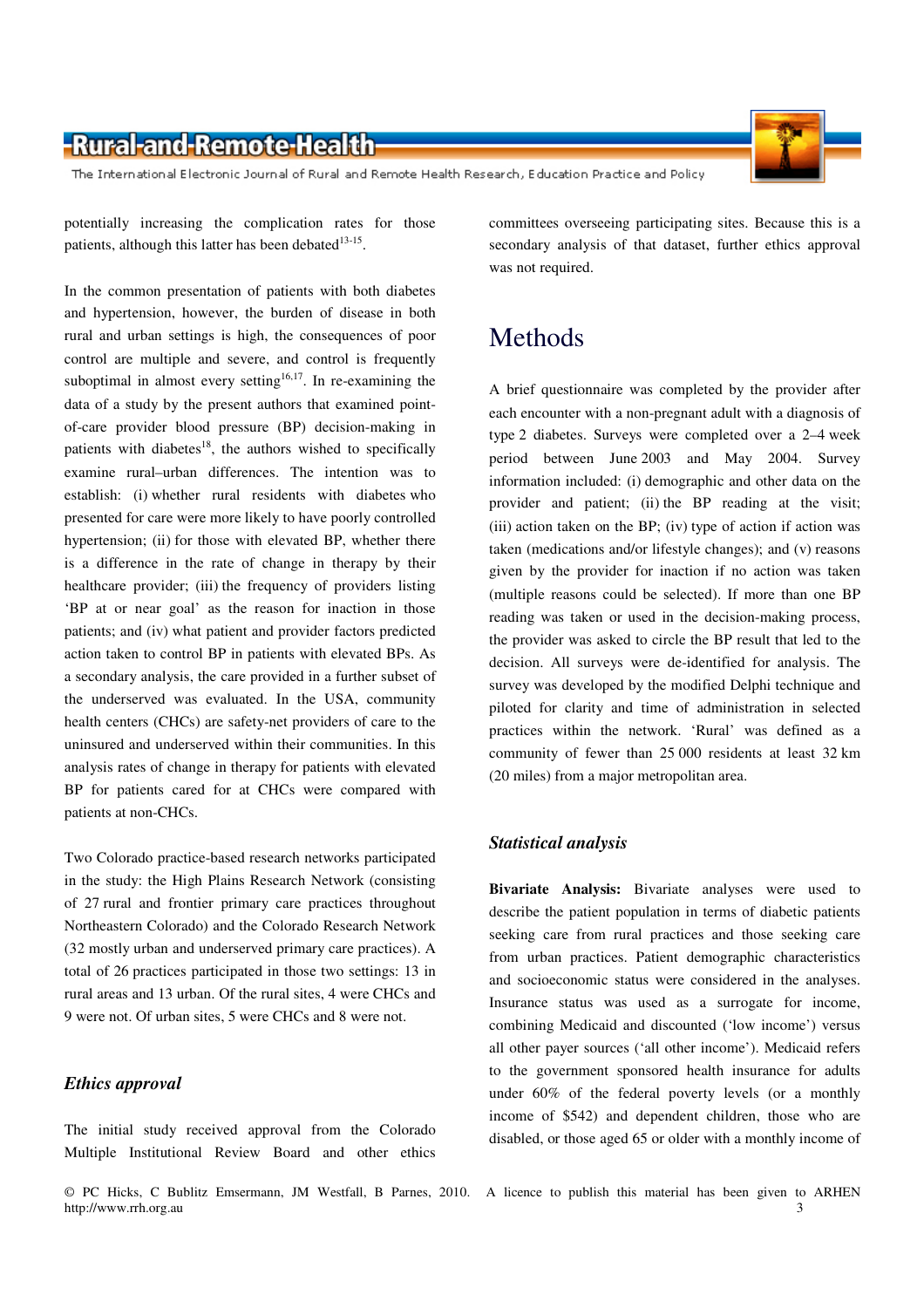

The International Electronic Journal of Rural and Remote Health Research, Education Practice and Policy

\$699 or less. 'Discounted' refers to a State of Colorado program for individuals with and income less than 200% of the federal poverty level. To investigate medication costs, Medicare (which lacked medication coverage at the time of the study) only was compared with all other types of insurance combined (including patients with both Medicare and additional insurance that covered medications). Further, the total number of prescription medications ( $\leq 6$  and  $> 6$ ) and number of hypertensive medications specifically were examined. Data from all patients were used in this analysis.

Patients were initially categorized into two BP groups. Elevated BP was defined as a systolic BP of at least 130 mmHg and/or diastolic BP of at least 80 mmHg, the target established by the American Diabetes Association<sup>19</sup>  $(n = 478)$ . The 'at goal' group consisted of all other patients  $(n = 298)$ . Blood pressure was also stratified separately for systolic and diastolic levels, as well as a combined variable. In the combined categories, BP was classified as 'at goal' (systolic  $\leq$ 130 mmHg and diastolic  $\leq$ 80 mmHg) (*n* = 298), 'above previous goal' (systolic ≥140 mmHg or diastolic ≥90 mmHg, the goal for diabetes before the year 2000), or 'near goal' (not 'at goal' but systolic ≤140 mmHg and diastolic ≤90 mmHg).

Among the patients with elevated BP, bivariate analyses determined associations between clinician reasoning regarding why action was or was not taken to control patients' BP and practice setting (rural vs urban practices). For these analyses, patients with elevated BP where action was taken at the visit ( $n = 167$ ) and patients with elevated BP where action was not taken at the visit  $(n = 311)$  were used, respectively. Since clinicians could select more than one reason for taking or not taking action during the visit, separate analyses were performed according to reason.

For all categorical patient and action/inaction measures, the  $\chi^2$  test was used to determine associations; whereas, for continuous patient characteristics, the two-sample *t*-test was used. For categorical measures where  $\chi^2$  was violated, associations were determined by Fishers' exact test. Results concerning these variables should be considered preliminary.

Percentages, totals and *p*-values are reported. Because multiple tests were made, statistical significance is determined at the alpha level of 0.01.

**Multivariate Analysis:** Using patients with elevated BP, multivariate logistic regression analyses determined adjusted associations on action taken to control patients' BP during the visit (yes/no) and practice setting (rural vs urban). Initially multivariate models that accounted for clustering of patients within practices were explored. However, because the interclass correlation coefficient (ICC) of the clustering was low  $(ICC = 0.03; p = 0.2015)$ , classic multivariate logistic regression analyses were used. The model adjusted for general demographic measures (age, sex, race and ethnicity), BP ('near goal' or 'uncontrolled'), practice level measures (practice setting, CHC) and covariates that were significantly associated at the alpha level of 0.20 with the outcome, 'action taken', from the bivariate analysis (communication problems, income level, number of prescription medications). All analyses were performed using SAS v 9.1(SAS Institute Inc; Cary, NC, USA).

## Results

Twenty-six primary care practices participated with 13 sites in rural settings and 13 in urban settings. The rural clinics completed 297 surveys and urban sites completed 481. The patients were primarily females who sought care at a CHC, with rural and urban patients being approximately the same age (56.1 and 58.3 years, respectively). Rural patients were more likely to be white non-Hispanic, with Medicare, taking 8 or more prescription medications and less likely to be on Medicaid, which is, as above, a government sponsored insurance for very low income residents with significant disabilities  $(p<0.01)$ . Results also indicated that rural patients on average had lower diastolic BP  $(p<0.001)$  and slightly lower systolic BP compared with patients with diabetes from urban practices  $(p = 0.046)$  (Table 1; Fig1).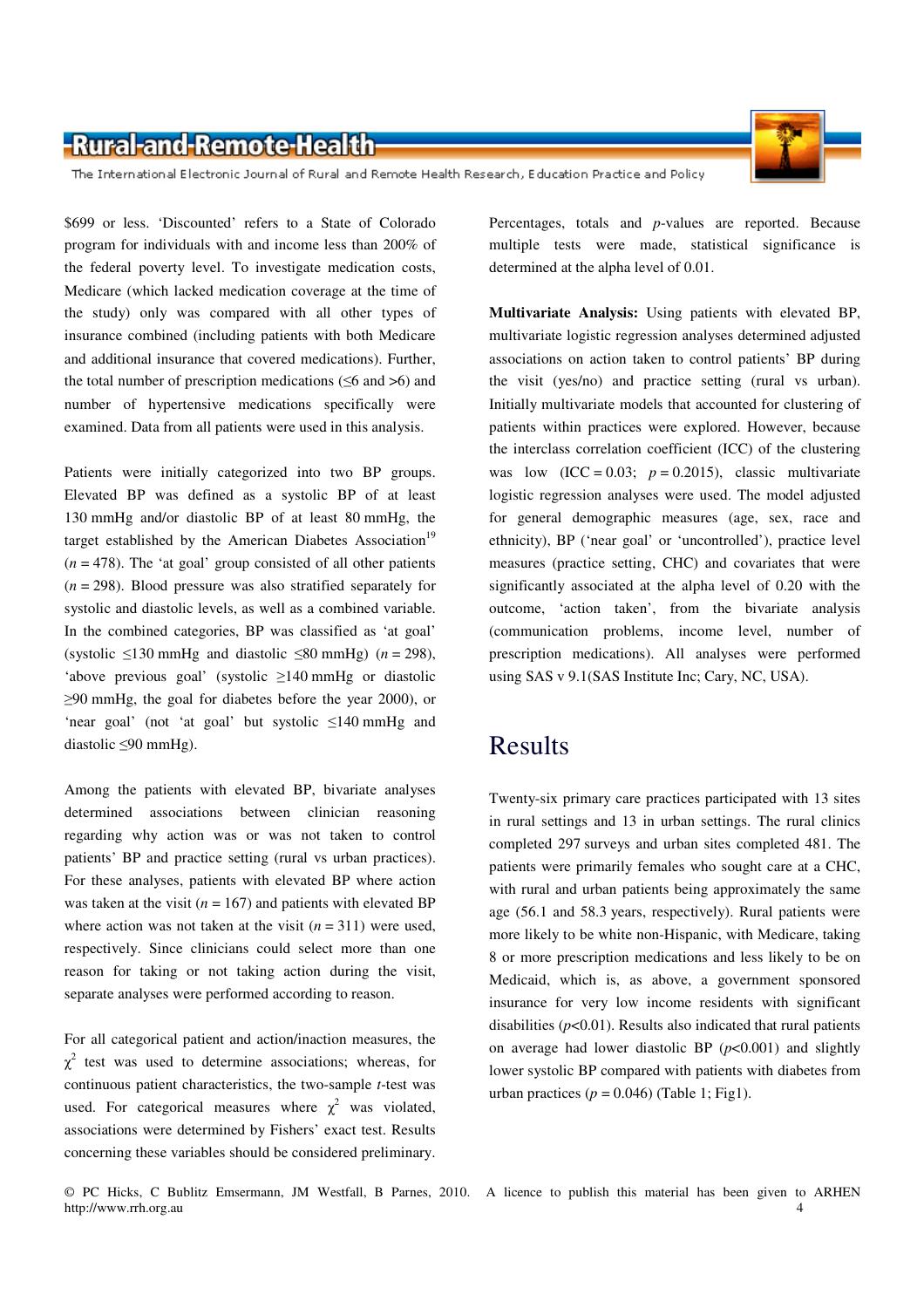

The International Electronic Journal of Rural and Remote Health Research, Education Practice and Policy

In the univariate analysis, action rates were higher among urban patients, compared with rural patients. Among patients with elevated BP, 27.5% of rural patients had some action taken by their physician and 39.1% of urban patients had action taken  $(p = 0.0108)$  (Table 2). However, in a multivariate logistic regression model, after adjusting for patient and practice characteristics, practice setting was *not* a significant predictor of action taken to lower BP among diabetic patients with elevated BP; that is, neither rural setting (OR 0.75 [0.45-1.25], *p* 0.27) nor receiving care at a CHC versus another source of care in the community (OR 0.75 [0.45-1.23] *p* 0.26) were associated with higher or lower action rates. Having 6 or more prescription medications  $(p = 0.004)$  and the patient's BP being 'above goal' (*p* <0.0001) were significant predictors of clinicians taking action to control high BP among diabetic patients with elevated BP (Table 3; Fig2).

The type of action and reasons for inaction for those patients with elevated BP were also not significantly different according to practice location (Tables 4, 5).

## Discussion

Given the national data that shows higher rates of hypertension, increased workload for rural clinicians, and decreased access of care for rural residents, it is not hard to assume that the care provided to rural patients might be of lower quality or in some other way inferior to that in urban settings. Similarly, with the workloads and barriers to care in CHCs, one might assume the same. This study, however, suggests the opposite. Rural rather than urban residents had lower average BPs (a small yet statistically significant difference that is unlikely to be clinically important). Patients of CHCs had similar BP control compared with non-CHC patients.

When adjusted for confounders, action rates for patients with elevated BP were not different between rural or urban settings, nor in CHCs. What predicts action is the degree of variance from goal BP and the number of medications used by the patient. It is also important to note that the reasons for inaction were remarkably similar among rural and urban providers. If one group of providers were not aware of current recommendations, one might expect to see them list 'BP at or near goal' more frequently, and that did not occur. What was notable was the listing of 'competing demands' 50% more frequently as the reason for inaction among rural providers. This was not significant but may reflect the higher workload typically seen in rural settings $20,21$ .

All of this suggests that patient characteristics, not demographics nor rurality nor low SES nor other external factors, seem to be what providers base their treatment decisions on. In this study, in Central and Northeastern Colorado providers seemed to care for the patients in front of them and treat them on objective criteria, regardless of setting.

#### *Limitations*

While this study offers strengths both in content and study design, it has several limitations. In any study, and possibly more likely in point-of-care studies, there is potential for the Hawthorne effect. This seems less operative in this study for several reasons. First, participating providers were instructed that this study was to determine how decisions were made and not how closely guidelines were followed. Second, the data were de-indentified and could not be tracked back to the provider. Third, practices in these two research networks participate regularly in similar studies, making the novelty of being in a study, and the attendant change in behavior potentially somewhat less. Fourth, this study shows similar rates of action compared with other studies with different  $designs<sup>22,23</sup>$ .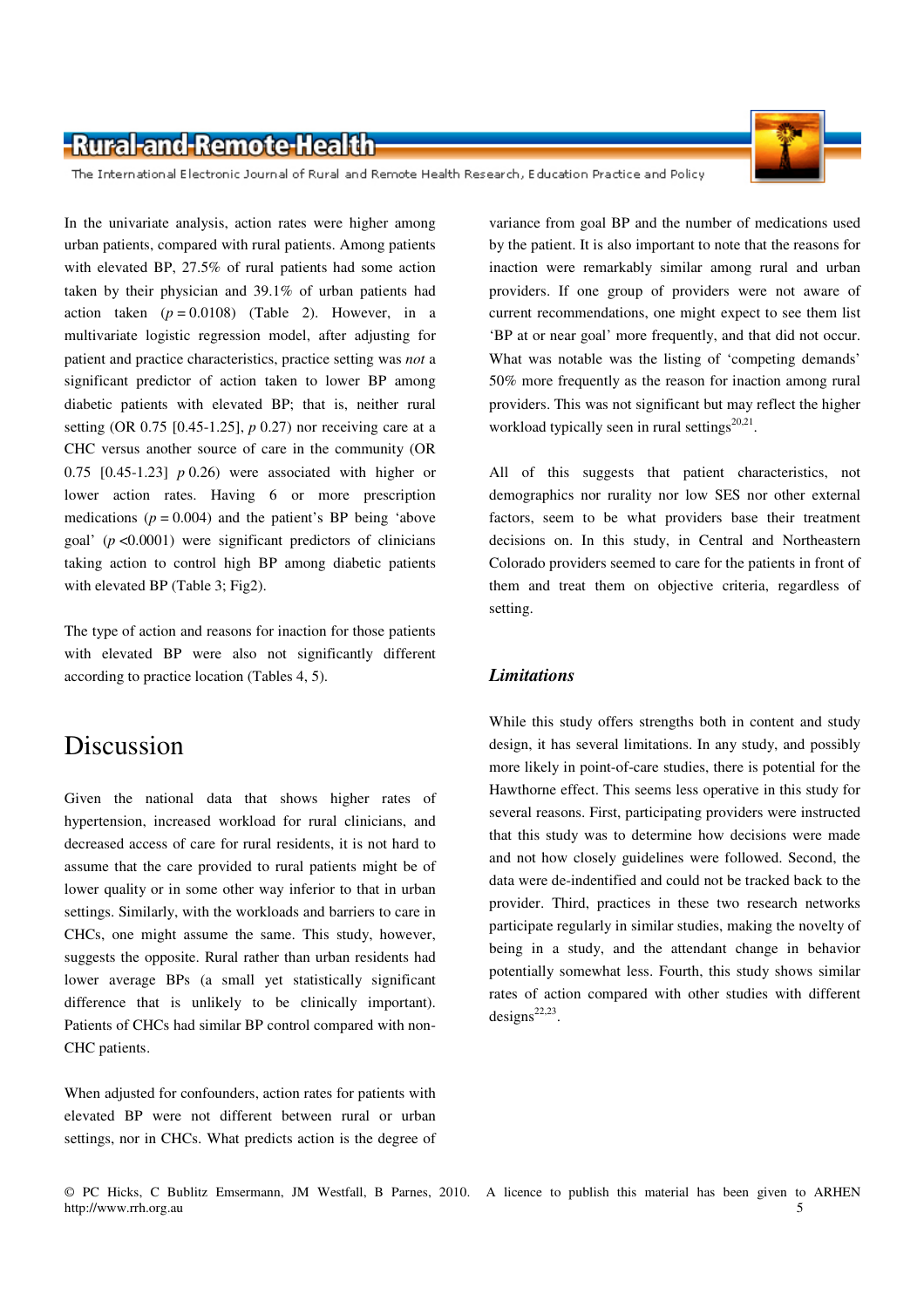

The International Electronic Journal of Rural and Remote Health Research, Education Practice and Policy

| <b>Characteristic</b>      | <b>Location</b>        | $P$ -value           |          |
|----------------------------|------------------------|----------------------|----------|
|                            | $n(\%)$                |                      |          |
|                            | <b>Rural</b>           | <b>Urban</b>         |          |
| Age (years)                | $58.3 \pm 1.22$        | $56.1 \pm 0.90$      | 0.1314   |
| <b>Sex</b>                 |                        |                      |          |
| Female                     | 186 (63)               | 302(63)              | 0.95     |
| Male                       | 110(37)                | $\overline{177(37)}$ |          |
| Race and ethnicity         |                        |                      |          |
| White non-Hispanic         | 179 (60.7)<br>152 (32) |                      | < .0001  |
| <b>Black non-Hispanic</b>  | $\Omega$               | 31(6.5)              |          |
| Hispanic                   | 112 (38.3)             | 260 (54.6)           |          |
| Other non-Hispanic         | 3(1)                   | 33(6.9)              |          |
| Insurance                  |                        |                      |          |
| Medicare                   | 118(40)                | 106(22)              | < 0.0001 |
| Private insurance          | 106(36)                | 93 (19)              |          |
| Medicaid/discount/self-pay | 73(25)                 | 282 (59)             |          |
| Income                     |                        |                      |          |
| Medicaid/discount          | 73(25)                 | 282 (59)             | < 0.0001 |
| All others                 | 224 (59)               | 199 (41)             |          |
| Number of medications      |                        |                      |          |
| $0 - 3$                    | 50(17)                 | 106(22)              | 0.025    |
| $4 - 7$                    | 128 (44)               | 239(50)              |          |
| $\geq 8$                   | 116(39)                | 132 (28)             |          |
| Average blood pressure     |                        |                      |          |
| Systolic                   | $129.7 \pm 18$         | $132.5 \pm 19.7$     | 0.046    |
| Diastolic                  | $72.5 \pm 0.68$        | $77.0 \pm 0.54$      | < 0.0001 |
| Blood pressure category    |                        |                      |          |
| At goal                    | 125(42.2)              | 173 (36)             | 0.226    |
| Near goal                  | 72 (24.3)              | 131 (27.3)           |          |
| Uncontrolled               | 99 (33.4)              | 176 (36.7)           |          |
| Practice characteristics   |                        |                      |          |
| Community health center    |                        |                      |          |
| Yes                        | 161(54.2)              | 283 (58.8)           | 0.205    |
| N <sub>o</sub>             | 136 (45.8)             | 198 (41.2)           |          |

#### **Table 1: Patient and practice characteristics**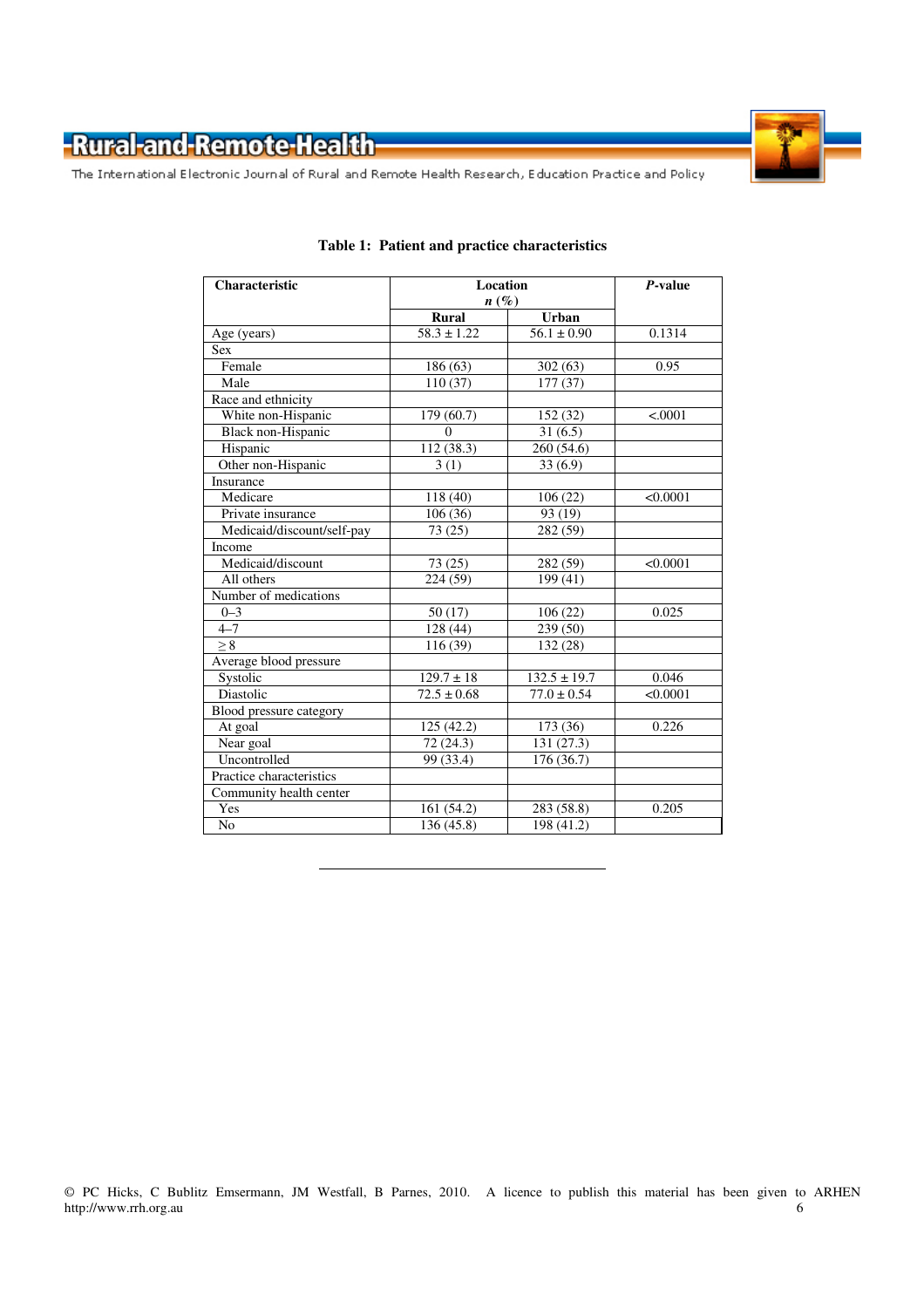The International Electronic Journal of Rural and Remote Health Research, Education Practice and Policy



**Figure 1: Mean blood pressure.** 

#### **Table 2: Action taken among patients with elevated blood pressure (unadjusted)**

| <b>Blood pressure status</b> | <b>Location</b><br>$\mathbf{n}(\%)$<br><b>Urban</b><br>Rural |           | <b>P-value</b> |
|------------------------------|--------------------------------------------------------------|-----------|----------------|
|                              |                                                              |           |                |
| Elevated                     | 171                                                          | 307       |                |
| Action taken                 | 47(27.5)                                                     | 120(39.1) | 0.0108         |
| Uncontrolled                 | 99                                                           | 176       |                |
| Action taken                 | 43 (43.4)                                                    | 97(55.1)  | 0.0629         |
| Near goal                    | 72                                                           | 131       |                |
| Action taken                 | 4(5.6)                                                       | 23(17.6)  | 0.0160         |

<sup>©</sup> PC Hicks, C Bublitz Emsermann, JM Westfall, B Parnes, 2010. A licence to publish this material has been given to ARHEN http://www.rrh.org.au 7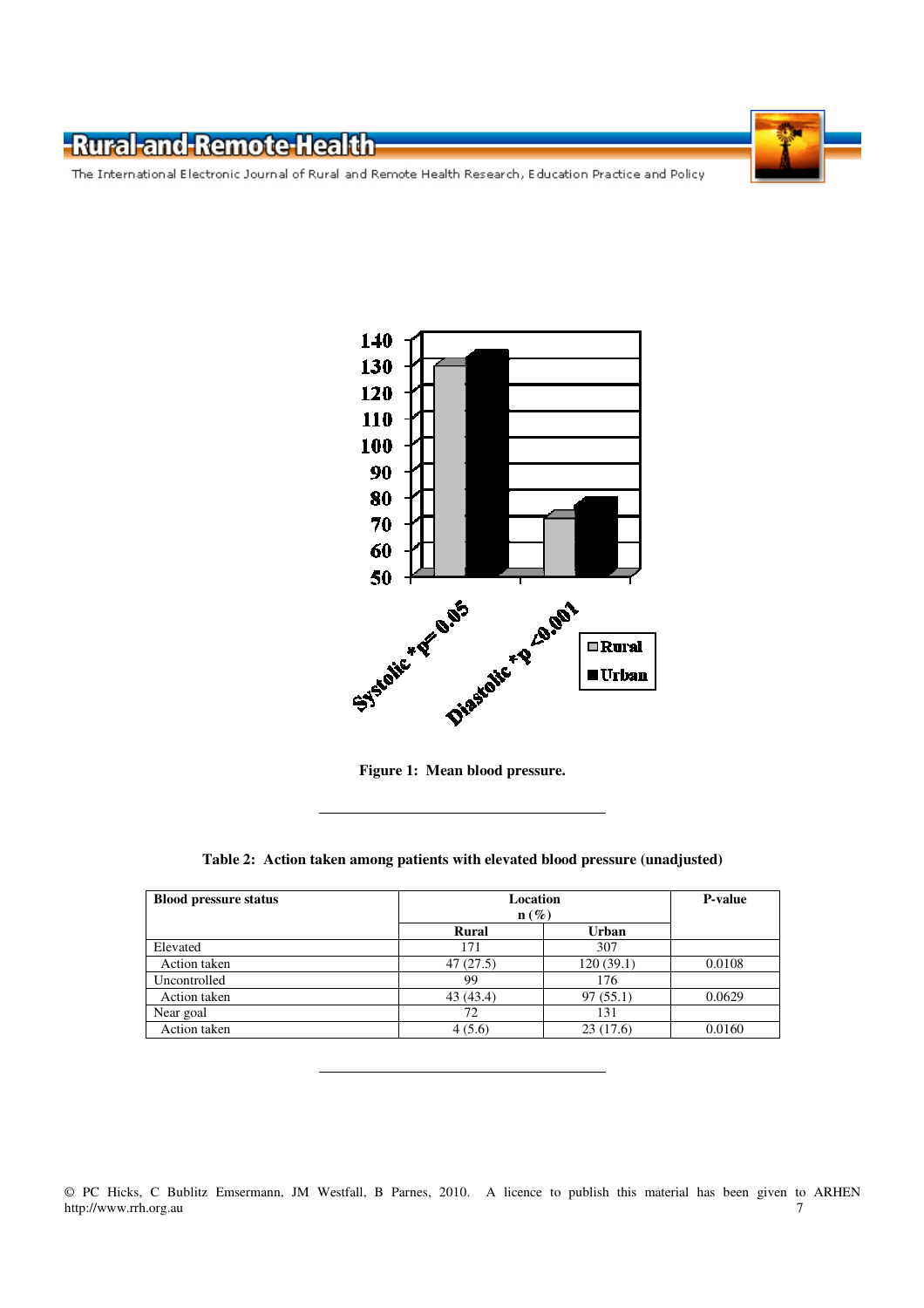

The International Electronic Journal of Rural and Remote Health Research, Education Practice and Policy

| <b>Measure</b>                 | Total, $N = 478$ |      |              |       |
|--------------------------------|------------------|------|--------------|-------|
|                                | <b>OR</b>        |      | 95% Cl       | P     |
|                                |                  | L    | $\mathbf{U}$ |       |
| Age                            | 1.01             | 0.99 | 1.02         | 0.469 |
| Gender                         |                  |      |              |       |
| Male                           | Ref              | Ref  | Ref          | 0.194 |
| Female                         | 0.74             | 0.47 | 1.17         |       |
| Race and Ethnicity             |                  |      |              |       |
| White Non-Hispanic             | Ref              | Ref  | Ref          | 0.161 |
| <b>Black Non-Hispanic</b>      | 1.81             | 0.63 | 5.19         |       |
| Hispanic                       | 1.29             | 0.76 | 2.20         |       |
| Other Non-Hispanic             | 3.28             | 1.11 | 9.68         |       |
| Communication                  |                  |      |              |       |
| Yes                            | Ref              | Ref  | Ref          | 0.926 |
| N <sub>o</sub>                 | 1.04             | 0.47 | 2.28         |       |
| No of Rx Medications           |                  |      |              |       |
| $\leq=6$                       | Ref              | Ref  | Ref          | 0.004 |
| <6                             | 0.50             | 0.32 | 0.80         |       |
| Income                         |                  |      |              |       |
| Low                            | 1.30             | 0.76 | 2.21         | 0.337 |
| All other Income               | Ref              | Ref  | Ref          |       |
| <b>Combined Blood Pressure</b> |                  |      |              |       |
| "Near Goal"                    | Ref              | Ref  | Ref          | 0.000 |
| "Above Goal"                   | 7.64             | 4.61 | 12.66        |       |
| Practice Type                  |                  |      |              |       |
| Rural                          | 0.75             | 0.45 | 1.25         | 0.270 |
| Urban                          | Ref              | Ref  | Ref          |       |
| <b>Community Health Center</b> |                  |      |              |       |
| Yes                            | 0.75             | 0.45 | 1.23         | 0.255 |
| No.                            | Ref              | Ref  | Ref          |       |

#### **Table 3: Patients with elevated blood pressure. Multivariate logistic regression: action taken at visit**

Ref, Reference.



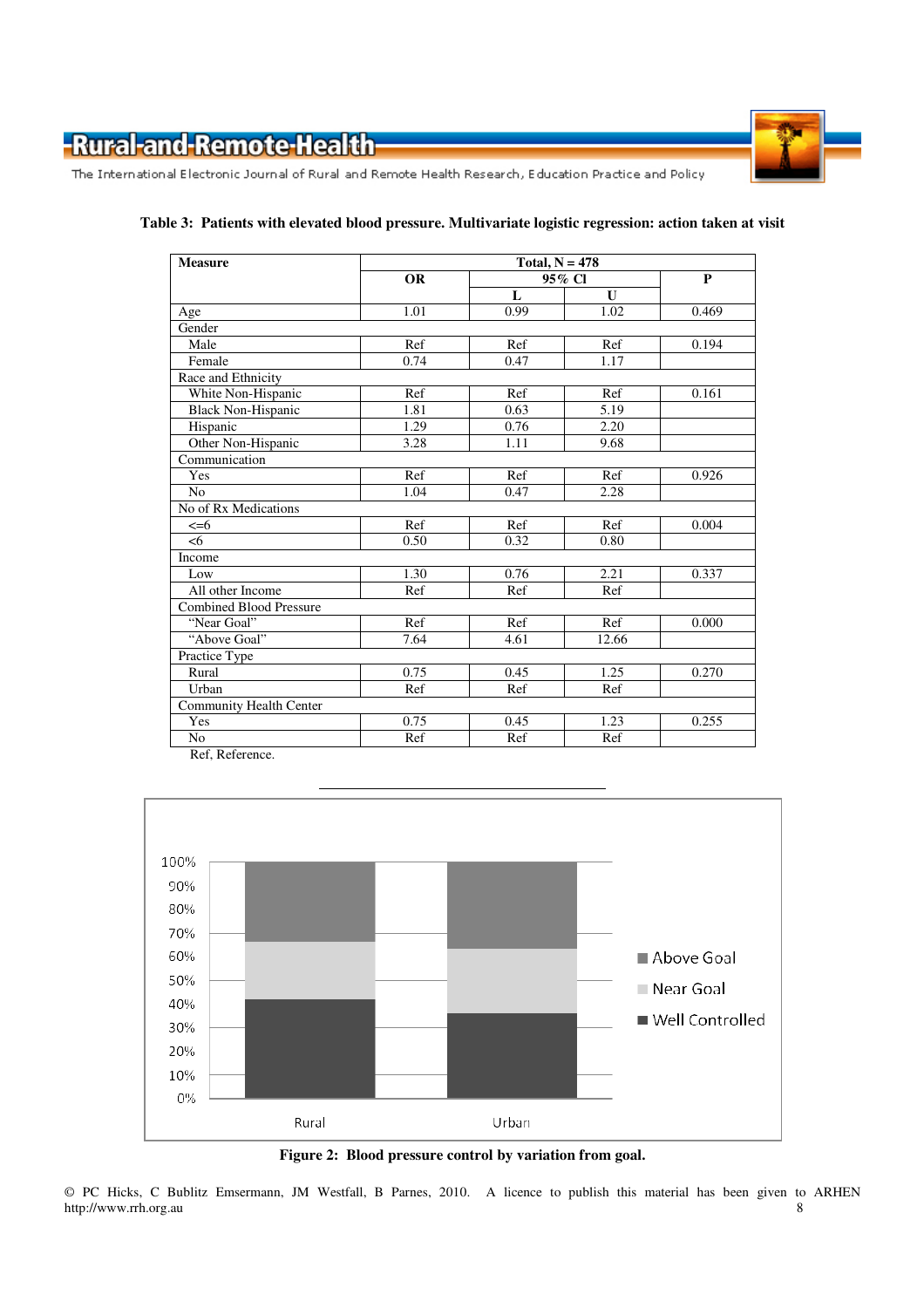

The International Electronic Journal of Rural and Remote Health Research, Education Practice and Policy

| Action                           | Location<br>$n\left(\%\right)$ |                           | <i>P</i> -value |
|----------------------------------|--------------------------------|---------------------------|-----------------|
|                                  | <b>Rural</b><br>$n=47$         | <b>Urban</b><br>$n = 120$ |                 |
| Add medications or increase dose | 36(76.6)                       | 102(85)                   | 0.197           |
| Lifestyle modification           | 12 (25.5)                      | 29(24.2)                  | 0.854           |

**Table 4: Types of action taken among patients with elevated blood pressure** 

|  |  |  |  |  | Table 5: Reasons for inaction among patients with elevated blood pressure |
|--|--|--|--|--|---------------------------------------------------------------------------|
|--|--|--|--|--|---------------------------------------------------------------------------|

| <b>Reason</b>             | Location<br>$n(\%)$ | P-value            |        |
|---------------------------|---------------------|--------------------|--------|
|                           | Rural<br>$n = 124$  | Urban<br>$n = 187$ |        |
| BP at or near goal        | 65(52.4)            | 102(54.5)          | 0.713  |
| Competing demands         | 26(21)              | 27(14.4)           | 0.133  |
| New or transient increase | 22(17.7)            | 32(17.1)           | 0.886  |
| Unfamiliar with patient   | 9(7.3)              | 20(10.7)           | 0.307  |
| BP improving              | 8(6.4)              | 9(4.8)             | 0.534  |
| Other                     | 26(21)              | 44(23.5)           | 0.5964 |

BP, blood pressure.

A second limitation is bidirectional – does measuring provider behavior once reflect usual practice and, similarly, does measuring BP once truly measure a patient's usual BP? In answer, this is a limitation of every cross-sectional study. One data point does not equal a trend in either practice patterns or BP control. What is studied though is how providers make decisions on the BP value presented to them. It is likely that they considered the patient's past BP readings and, in fact, 'BP improving' was one of the reasons listed for inaction that a provider might choose. Regarding identifying the usual practice patterns of a provider, we also must consider the benefit of large numbers. If the Hawthorne effect is minimized, provider behavior is proximate to baseline if one studies that same action over and over. Behaviors, as do statistics, regress towards the mean or usual behavior. A further potential limitation is that the practices included are not representative of usual practices in the USA. The urban practice-based research network is heavily weighted towards the underserved. Similarly, the number of surveys from rural settings were predominantly from CHCs. However, CHCs were neither positively or negatively associated with action rates, suggesting that the quality of care among safety-net providers is similar to that of nonsafety-net providers. As medicine becomes more urbanized, that is, with an increasing proportion of physicians choosing to practice in urban settings, rural areas will more strongly depend on the CHC in their area. Finally, it is notable that urban practices contributed substantially more surveys than did rural ones. This is likely to be secondary to smaller practice size overall in rural settings. While the patient mix was not controlled for in each setting and the data were deidentified, there is no evidence that urban providers see more patients with diabetes proportionally. This theory is supported by the recent work of Weeks and Wallace who show similar patient panels among primary care physicians in rural and urban settings $21$ .

## Conclusion

When comparing rural and urban clinicians, there was no evidence of a difference in the quality of care in the management of elevated BP among their patients with diabetes. This was also so for CHCs. However, elevated BP is common in both settings and diligence is required among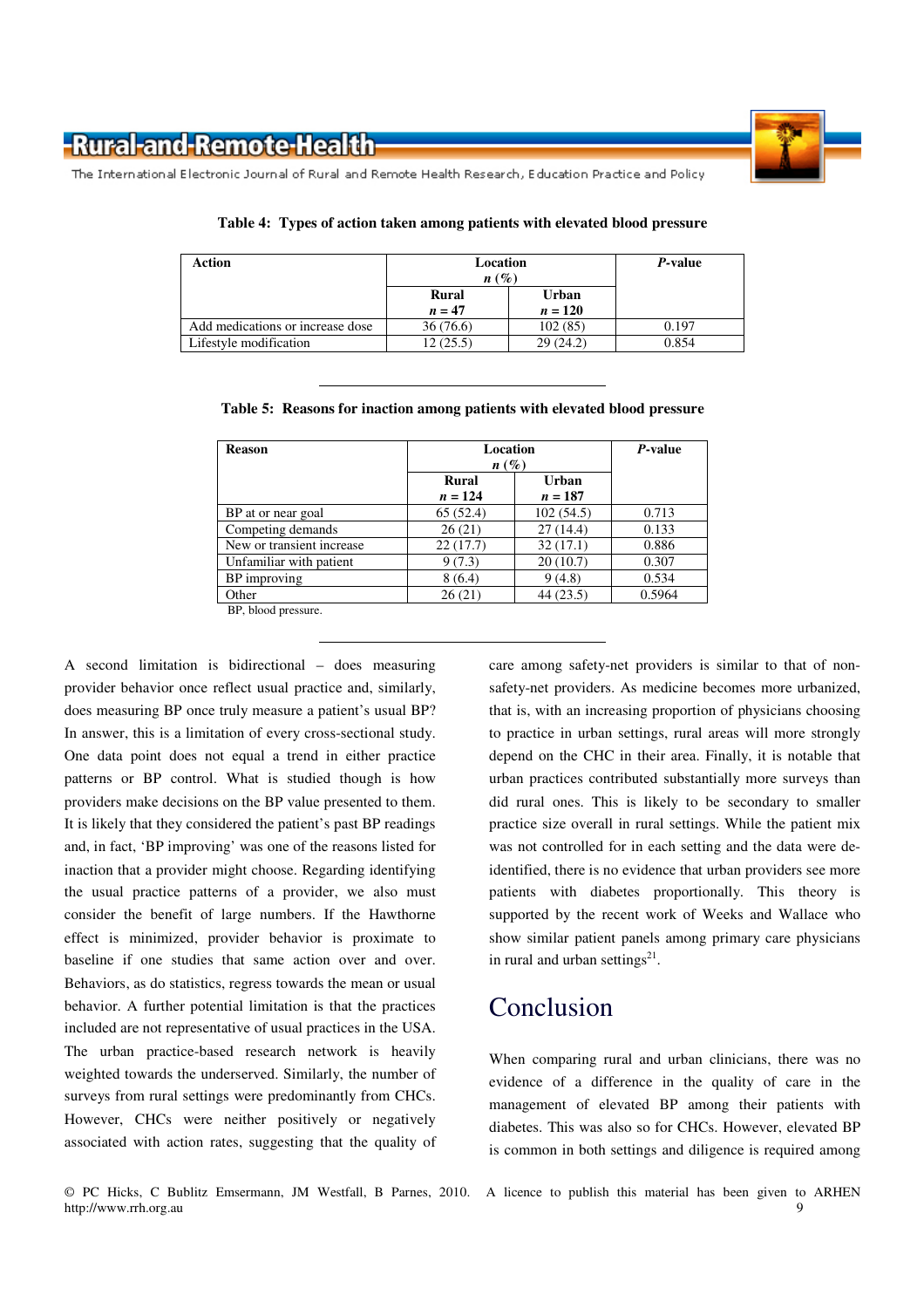The International Electronic Journal of Rural and Remote Health Research, Education Practice and Policy

providers, regardless of urban or rural setting, in lowering BP among patients with diabetes.

### References

1. Gamm LD, Hutchison LL, Dabney BJ , Dorsey AM (Eds). *Rural Healthy People 2010: a companion document to Healthy People 2010*. College Station, TX: The Texas A&M University System Health Science Center, School of Rural Public Health, Southwest Rural Health Research Center, 2003.

2. Cherry DC, Huggins B, Gilmore K. Children's health in the rural environment. *Pediatric Clinics of North America* 2007; **54(1):** 121- 33; ix.

3. National Rural Health Association. *'What's different about rural health care?' 2007-2009*. Available: http://www.ruralhealthweb. org/go/left/about-rural-health (Accessed 3 February 2009).

4. Weeks WB, Wallace AE, Wang S, Lee A, Kazis LE. Rural-urban disparities in health-related quality of life within disease categories of Veterans. *Journal of Rural Health* 2006; **22(3):** 204-211.

5. Sheikh K, Bullock C. Urban-rural differences in the quality of care for Medicare patients with acute myocardial infarction. *Archives of Internal Medicine* 2001; **161(5):** 737-743.

6. Baldwin LM, MacLehose RF, Hart LG, Beaver SK, Every N, Chan L. Quality of care for acute myocardial infarction in rural and urban US hospitals. *Journal of Rural Health* 2004;20(2): 99-108.

7. Westfall JM, McGloin J. Impact of double counting and transfer bias on estimated rates and outcomes of acute myocardial infarction. *Medical Care* 2001; **39(5):** 459-468.

8. Westfall JM, Kiefe CI, Weissman NW, Goudie A, Centor RM, Williams OD et al. Does interhospital transfer improve outcome of acute myocardial infarction? A propensity score analysis from the Cardiovascular Cooperative Project. *BMC Cardiovascular Disorders* 2008; **8:** 22.

9. Andrus MR, Kelley KW, Murphey LM, Herndon KC. A comparison of diabetes care in rural and urban medical clinics in Alabama. *Journal of Community Health* 2004; **29(1):** 29-44.

10. Coon P, Zulkowski K. Adherence to American Diabetes Association standards of care by rural health care providers. *Diabetes Care* 2002; **25(12):** 2224-2229.

11. Moore K, Roubideaux Y, Noonan C, Goldberg J, Shields R, Acton K. Measuring the quality of diabetes care in urban and rural Indian health programs. *Ethnicity and Disease* 2006; **16(4):** 772- 777.

12. Weeks WB, Kazis LE, Shen Y, Cong Z, Ren XS, Miller D et al. Differences in health-related quality of life in rural and urban veterans. *American Journal of Public Health* 2004; **94(10):** 1762- 1767.

13. Christian CK, Gustafson ML, Betensky RA, Daley J, Zinner MJ. The Leapfrog volume criteria may fall short in identifying high-quality surgical centers. *Annals of Surgery* 2003;238(4): 447- 455.

14. Saposnik G, Baibergenova A, O'Donnell M, Hill MD, Kapral MK, Hachinski V. Hospital volume and stroke outcome: does it matter? *Neurology* 2007; **69(11):** 1142-1151.

15. Dimick JB, Welch HG, Birkmeyer JD. Surgical mortality as an indicator of hospital quality: the problem with small sample size. *JAMA* 2004; **292(7):** 847-851.

16. Frijling BD, Spies TH, Lobo CM, Hulscher ME, van Drenth BB, Braspenning JC et al. Blood pressure control in treated hypertensive patients: clinical performance of general practitioners. *British Journal of General Practice* 2001; **51:** 9-14.

17. Berlowitz DR, Ash AS, Hickey EC, Friedman RH, Glickman M, Kader B et al. Inadequate management of blood pressure in a hypertensive population. *New England Journal of Medicine* 1998; **339:** 1957-1963.